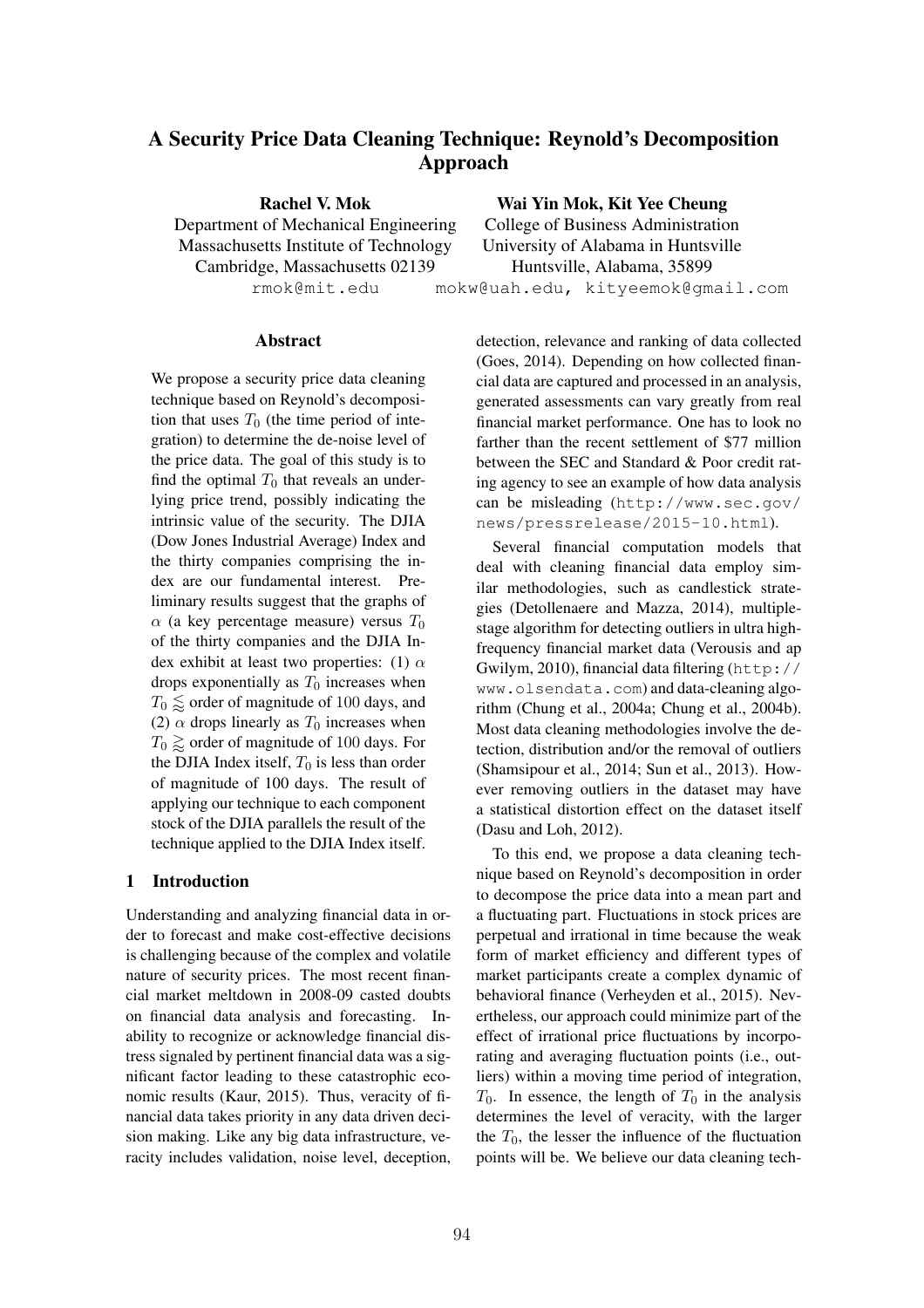nique is particularly applicable to security prices due to the intense nature of security price changes in relatively short periods, and it allows the user to gauge different moving time periods of integration to produce a unique set of statistical data for targeted analysis.

### 2 Reynold's Decomposition

In the study of turbulence in fluid dynamics, each component of the velocity is characterized by fluctuations over time. One method to study the dynamics in this regime is to perform a Reynold's decomposition such that the mean part of the velocity is separated from the fluctuations. We propose that this technique could also be used to study financial data. In other words, we propose that the price as a function of time,  $p(t)$ , can be decomposed into the following:

$$
p(t) = \bar{p}(t) + p'(t) \tag{1}
$$

where  $\bar{p}(t)$  is the mean portion and  $p'(t)$  is the fluctuating portion of the price. We define  $\bar{p}(t)$  to be a moving time-average that can be found by performing the following integral

$$
\bar{p}(t) = \frac{1}{T_0} \int_{t - T_0/2}^{t + T_0/2} p(t')dt' \tag{2}
$$

where  $T_0$  is the time period of integration.  $T_0$  must be a time period that is greater than the time period of the fluctuations,  $\tau$ , and less than the time period of interest, *T*. *T* is dependent on each particular analysis; for example, *T* could be weeks, months, or years. Thus,  $\tau < T_0 < T$ . Furthermore, the time-averaged value of the fluctuating portion over the entire time period of interest is zero (Müller, 2006; Mills, 1999). As the time period of integration increases,  $\bar{p}(t)$  is farther away from the actual  $p(t)$  and the magnitude of  $p'(t)$  increases. Thus, the goal of this research is to find the optimal time period of integration,  $T_0$ , that excludes the miscellaneous fluctuations and captures the essential trend of the price data.

## 3 Methods

In this study, we focus on the thirty companies comprising the Dow Jones Industrial Average (DJIA) as of May 13, 2015, and the DJIA Index because, being the second oldest financial index, the DJIA is the benchmark that tracks financial market performance as a whole. Thus, it represents a broad market, and its validity is intensely scrutinized and followed by at least 10 Wall Street analysts (Lee and Swaminathan, 1999; Moroney, 2012; Stillman, 1986). The ticker symbols for the thirty companies that were studied in this analysis are as follows: GS, IBM, MMM, BA, AAPL, UTX, UNH, HD, DIS, CVX, NKE, TRV, JNJ, MCD, CAT, XOM, PG, AXP, WMT, DD, V, JPM, MRK, VZ, MSFT, KO, PFE, INTC, CSCO, and GE. Because different companies can comprise the DJIA Index at any point in time, we only focus on the index as a whole when performing the analysis for the DJIA Index itself.



Figure 1: The histogram for GS with  $T_0 = 130$ days.

Daily adjusted close stock price data for the thirty Dow Jones companies listed above from the time of inception of the company to May 13, 2015, are obtained from Yahoo! Finance. For the DJIA Index, the daily adjusted close stock price data from Jan. 29, 1985, to May 13, 2015, are also obtained from Yahoo! Finance. The adjusted close stock price is used because it accounts for stock dividends and splits. Only days in which the stock price is provided, i.e., business days, are considered in this study. Thus, the time from Friday to Monday is taken as only one (business) day.

We estimate the time period of fluctuations to be a day,  $\tau \sim 1$  business day, and the time period of interest to be the total number of business days since the inception of the stock,  $T \sim 260 \times$ *n* business days, where *n* represents the number of years since the inception of the stock. Further, we chose the following time periods of integration,  $T_0$ , for this study: 4 days, 10 days, 20 days, 30 days, 64 days, 130 days, 194 days, 260 days, 390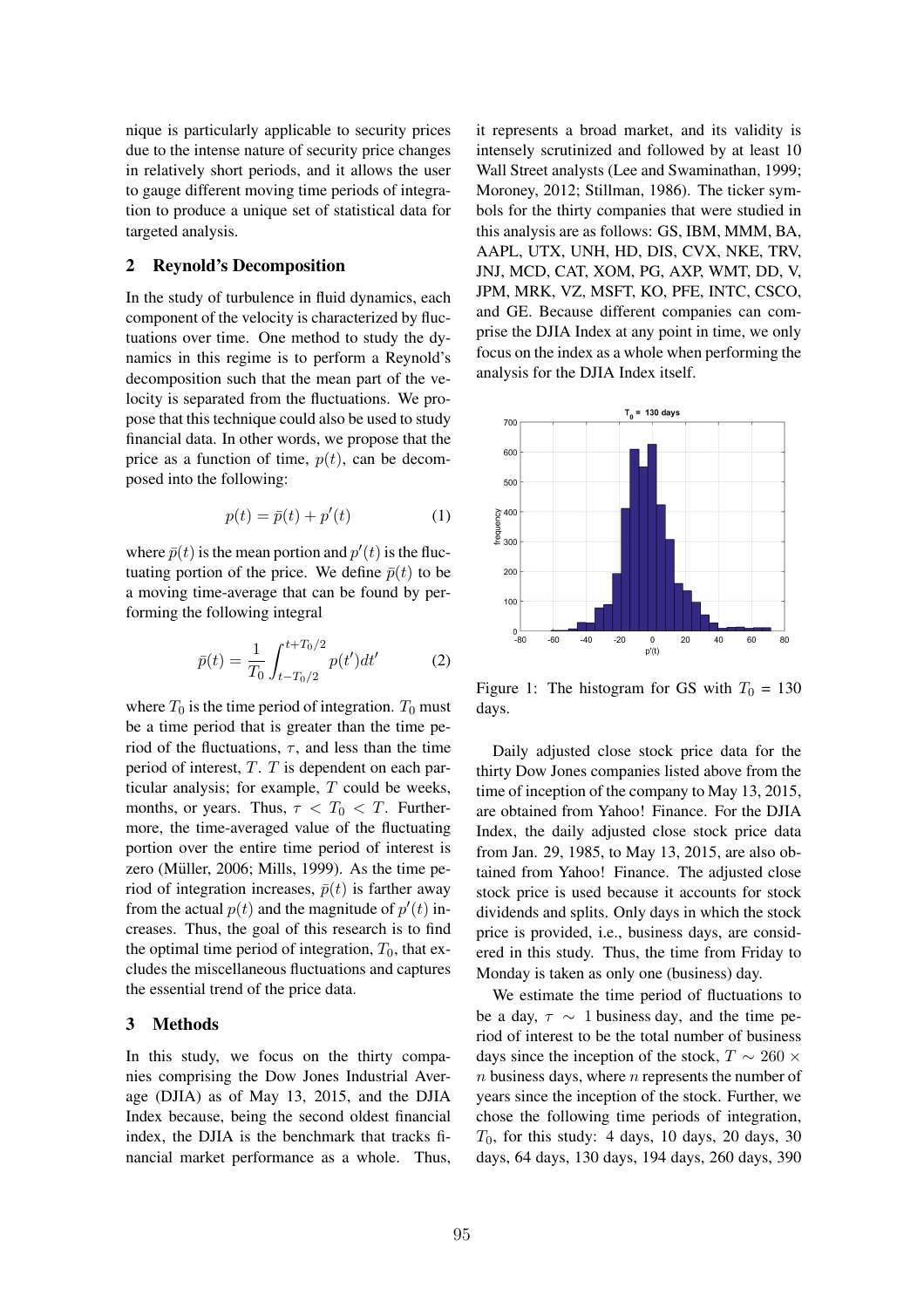

Figure 2: Fitted curve  $\alpha(T_0) = a_1 e^{b_1 T_0} + c_1 e^{d_1 T_0}$  for the listed thirty stocks.  $a_1, b_1, c_1$ , and  $d_1$  are curve fitting parameters. The lowest goodness-of-fit measure  $R^2$  among the thirty stocks is 0.9909.



Figure 3:  $\alpha$  vs.  $T_0$  for the DJIA Index. The goodness-of-fit measure  $R^2$  is 0.9707 for the fitted curve.

days, and 520 days, which roughly represent the following time periods: one week, two weeks, one month, one-and-a-half months, a quarter of a year, half of a year, three-quarters of a year, one year, one-and-a-half years, and two years, respectively.

 $\bar{p}(t)$  is calculated by only considering the analysis time period from  $T_0/2$  after the day of inception to  $T_0/2$  before May 13, 2015, such that for each day  $\bar{p}(t)$  is calculated, the full time period of integration is used. To exemplify, consider the case where  $T = 1000$  days and  $T_0 = 100$  days. Then the first 50 days (day 1 to day 50) are not included in the analysis, and neither are the last 50 days (day 951 to day 1000). For each day in the analysis time period, the integration stated in Eq. (2) is performed numerically to find  $\bar{p}(t)$  for that day.  $p'(t)$  is found by subtracting  $\bar{p}(t)$  from  $p(t)$ , the actual price, for that day.

For each specific  $T_0$ , the statistics of  $p'(t)$  are analyzed. Specifically, a histogram with 25 bins of  $p'(t)$  is created for each  $T_0$ . As an example, Fig 1 shows a histogram for GS (The Goldman Sachs Group Inc). Note that like Fig 1, most of the histograms are centered around 0, which suggests that most of the fluctuations for the stocks are nearly zero. Therefore, the actual stock price is near or nearly equal to the local time-average for most of the time period analyzed. For most stocks, as  $T_0$  increases, the maximum height achieved by the histogram decreases and the histogram tails become heavier. Thus, as  $T_0$  increases, there are more observations away from the center of the distribution. This is observed because as the time period of integration increases, more points are considered in the average. Therefore, there is a greater likelihood that  $\bar{p}(t)$  is different from the actual price.

To measure the fidelity of  $\bar{p}(t)$  to  $p(t)$ , the number of data points of  $p'(t)$  that are within 1 dollar from zero are counted and divided by the total number of data points in the analysis period. We will call this percentage measure  $\alpha$ , and this measure should be as close as possible to 100% to reflect that  $\bar{p}(t)$  is a good approximation of  $p(t)$ .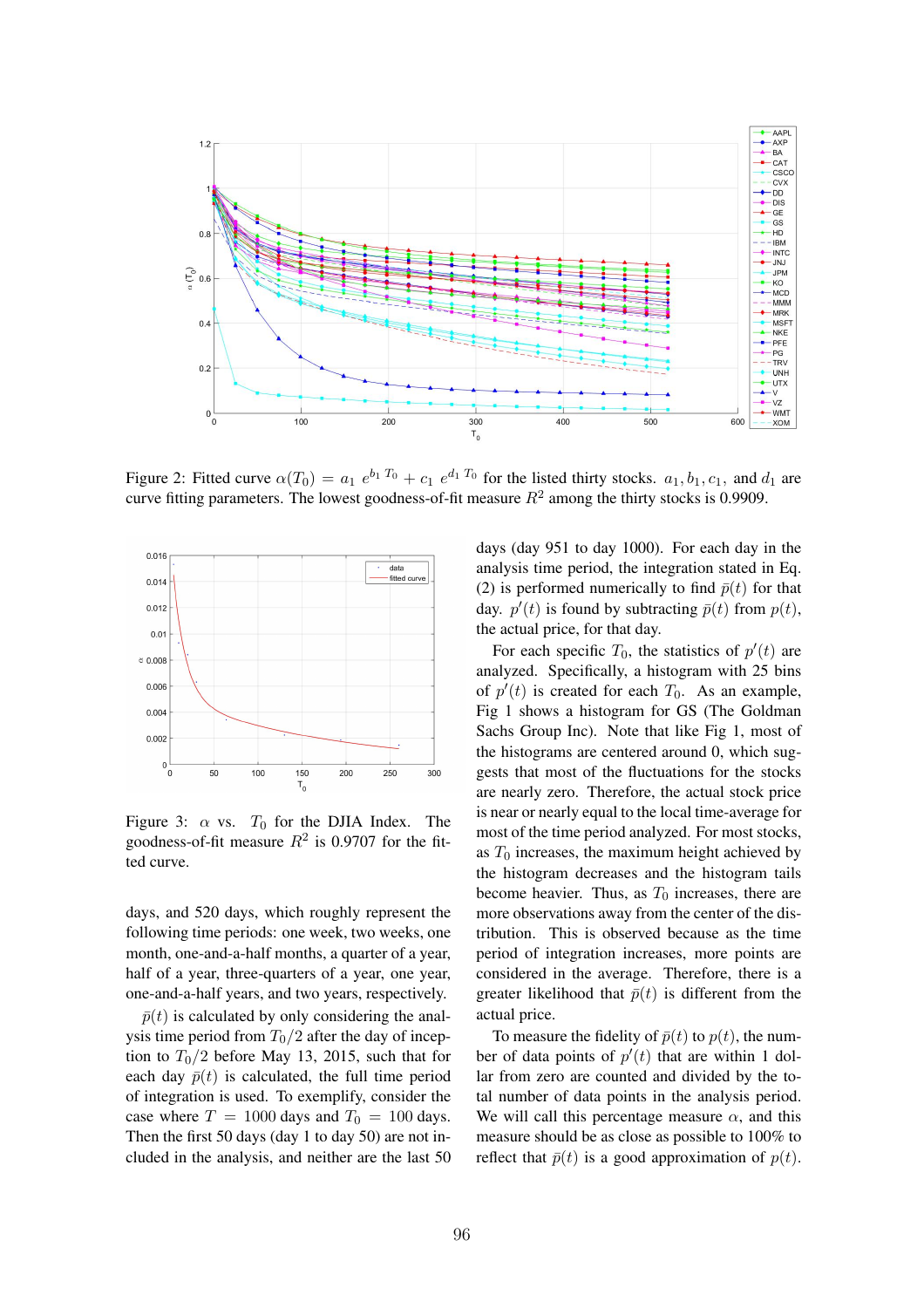

Figure 4:  $\log_{10}(\sigma)$  vs.  $\log_{10}(T_0)$  for the listed thirty stocks. Because each stock is a line in this plot, a power law relationship exists between  $\sigma$  and  $T_0$ .

As stated previously, if  $p'(t)$  is near zero, that means that  $\bar{p}(t)$  is close to  $p(t)$  because  $p(t)$  =  $\bar{p}(t) + p'(t)$ . As  $T_0$  increases,  $\alpha$  decreases because the mean is farther away from the actual price when the integration period is larger. Using the MATLAB $\mathbb{B}$  curve fitting tool, it is found that for all of the thirty stocks the relationship between  $\alpha$  and  $T_0$  is best represented by the following equation

$$
\alpha(T_0) = a_1 e^{b_1 T_0} + c_1 e^{d_1 T_0} \tag{3}
$$

where  $a_1, b_1, c_1$ , and  $d_1$  are curve fitting parameters. In fact, the lowest goodness-of-fit measure  $R<sup>2</sup>$  among all thirty stocks is 0.9909. As an example, the curve fitting parameters for GS are  $a_1 =$  $0.3613, b_1 = -0.09018, c_1 = 0.1034,$  and  $d_1 =$  $-0.003687$ . The first derivative of this equation is

$$
\frac{d\alpha}{dT_0} = a_1 b_1 e^{b_1 T_0} + c_1 d_1 e^{d_1 T_0} \tag{4}
$$

and the second derivative is

$$
\frac{d^2\alpha}{dT_0^2} = a_1 (b_1)^2 e^{b_1 T_0} + c_1 (d_1)^2 e^{d_1 T_0}
$$
 (5)

For most of the stocks, it was discovered that when  $T_0$  is fewer than 100 days, the measure  $\alpha$ drops exponentially as  $T_0$  increases. However, the second derivative (Eq. (5)) becomes near zero in a range from 96 days to 387 days for the thirty stocks analyzed, with the most common being approximately 125 days. Thus, when  $T_0$  is at least an order of magnitude of 100 days,  $\alpha$  starts to decrease linearly for nearly all of the stocks analyzed. Fig 2 plots the curve fitted  $\alpha(T_0)$  for all thirty analyzed stocks. As we can see, the general trend among the thirty stocks is that  $\alpha$  drops exponentially when  $T_0$  is fewer than 100 days, but  $\alpha$ drops linearly when  $T_0$  is greater than 100 days. An appealing fact is that the graph of  $\alpha$  against  $T_0$  for the DJIA Index, Fig 3, also exhibits similar trends in  $\alpha$ , as shown in Fig 2. Note the different scales of the vertical axes of Fig 2 and Fig 3, which means that Fig 3 is much flatter than Fig 2.

Mathematically, we will define the point where the slope is constant by the following

$$
\lim_{T_0 \to t_c} \frac{d^2 \alpha}{dT_0^2} = 0 \tag{6}
$$

where  $t_c$  is the time period of integration at which the second derivative of  $\alpha$  approaches zero. Thus, for the thirty stocks analyzed, *t<sup>c</sup>* is in the following range 96 days  $< t_c < 387$  days. Therefore, for time periods of integration larger than *tc*, the change in  $\alpha$  will be relatively small.

The standard deviation  $\sigma$  of the fluctuations  $p'(t)$ , defined as

$$
\sigma = \sqrt{\frac{1}{N-1} \sum_{i=1}^{N} (p'(t_i) - \bar{p'}(t))^2}, \qquad (7)
$$

is also analyzed where *N* is the total number of data points and  $\bar{p}'(t)$  is the total time average of the